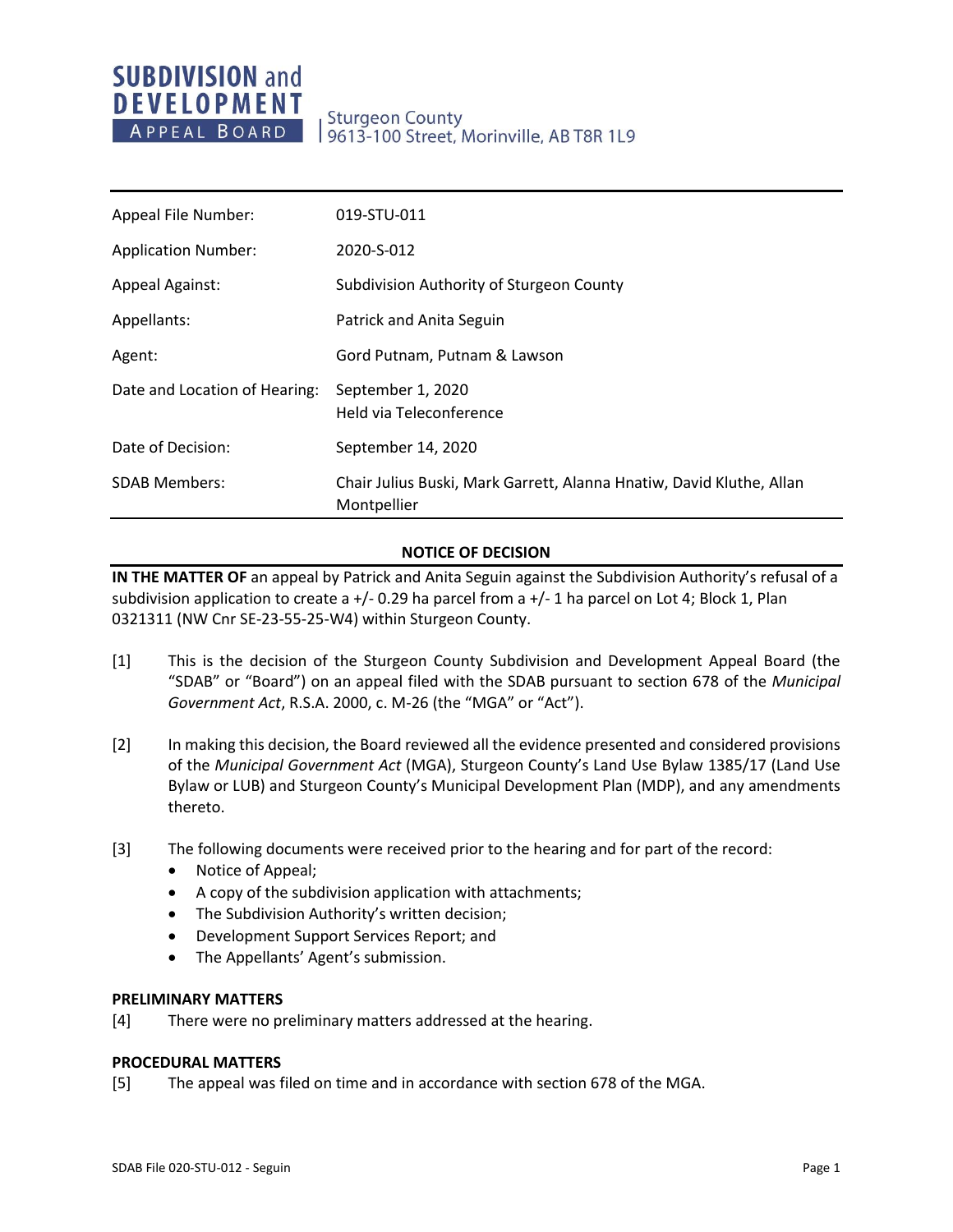#### **SUBDIVISION and DEVELOPMENT Sturgeon County** APPEAL BOARD 19613-100 Street, Morinville, AB T8R 1L9

- [6] There were no objections to the proposed hearing process as outlined by the Chair. The Appellants' Agent agreed to proceed with the hearing via teleconference as permitted by the Meeting Procedures (COVID-19) Suppression Regulation.
- [7] There were no objections to the composition of the Board hearing the appeal.
- [8] The Board is satisfied that it has jurisdiction to deal with this matter.

## **ISSUE**

- [9] The Appellant raised the following grounds of appeal:
	- Section 654(2) of the *Municipal Government Act* states that a subdivision authority may approve an application for subdivision notwithstanding that the proposed subdivision does not comply with the Land Use Bylaw.

## **RECOMMENDATION OF THE SUBDIVISION AUTHORITY**

Hayley Wasylycia, representative for the Subdivision Authority, provided a presentation which includes a recommendation that the subdivision application 2020-S-012 be refused for the following reasons:

- [10] The proposal is inconsistent is the Municipal Development Plan (MDP) and the Land Use Bylaw (LUB).
- [11] The proposal may result in development restricting of an adjacent parcel, contravening Policy 2.2.2 of the County's MDP.
- [12] The proposal is in contravention of Policy 2.3.18 of the County's MDP that outlines the maximum lot density for an acreage lot shall be one per 32 hectares.
- [13] The proposal does not meet the criteria to create a second AG-Residential parcel from the same 32ha AG parcel as outlined in 11.1.3(b) of the County's LUB.
- [14] AG-Residential parcels have no further subdivision potential on their own, as per section 11.1.3(d) of the County's LUB.

#### **SUMMARY OF APPLICANT/APPELLANT'S POSITION**

- [15] The Appellant does not dispute that the proposal does not comply with the MDP or LUB; however, pursuant to section 654(2) of the Act, the Board may still approve the subdivision on the basis that the use of the land is suitable for the intended purpose, which is residential and is a use prescribed for the land in section 654(2)(b) of the LUB. Further, the approval would not unduly interfere with or affect the use, enjoyment or value of neighbouring parcels of land.
- [16] The Appellant made a similar application last year that was approved with conditions and this appeal is based on the same issues dealing with the MDP and LUB.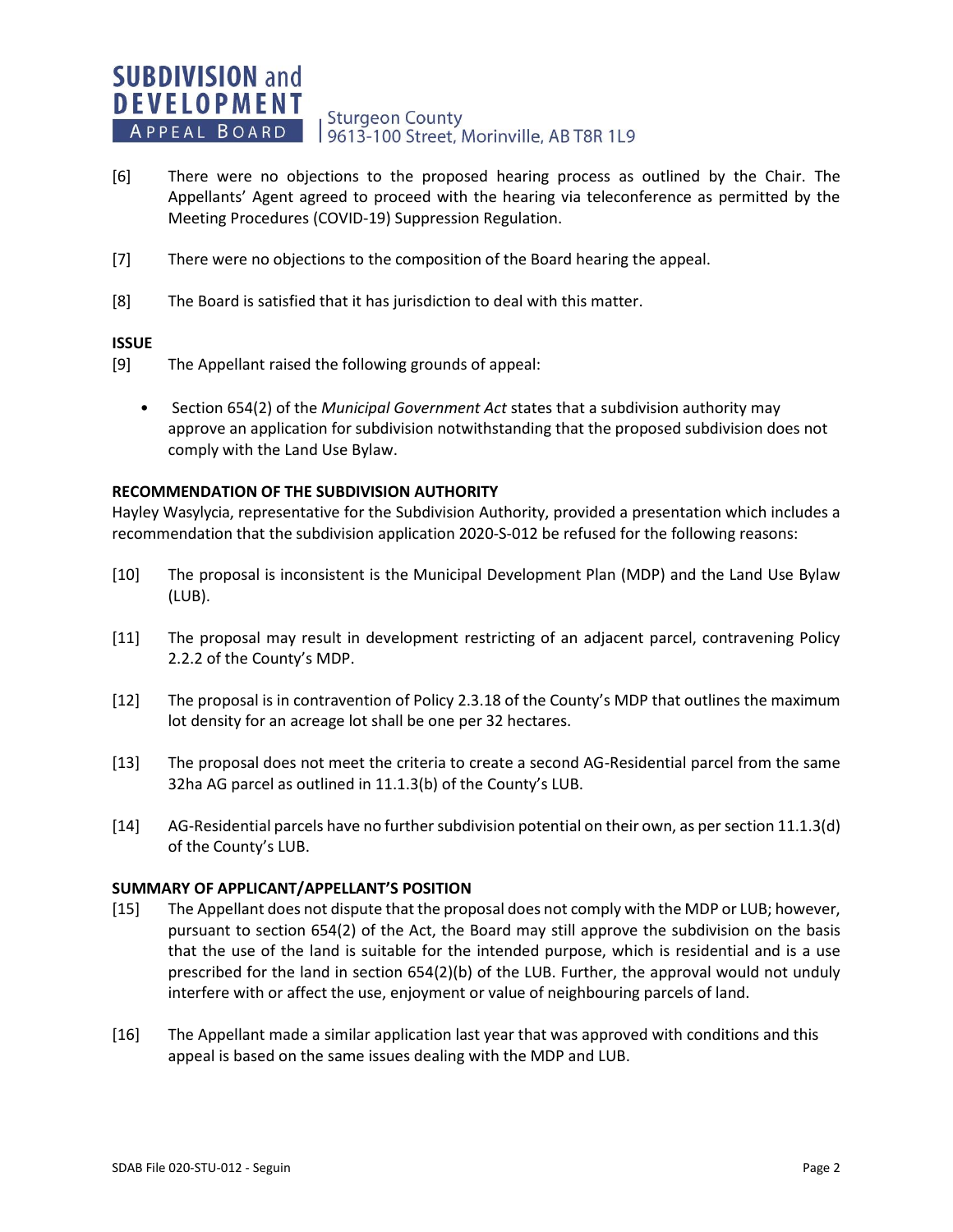#### **SUBDIVISION and DEVELOPMENT Sturgeon County** APPEAL BOARD 19613-100 Street, Morinville, AB T8R 1L9

- [17] The Appellant does not agree that the proposal may result in development restrictions of an adjacent parcel and feels it would offer a future opportunity for someone to buy or build closer to an already existing development.
- [18] The lot is currently developed as a yard-site with a residence, shop, shed, and garage and there is suitable and natural drainage. The Appellants are prepared to connect to municipal services (water and sewer) and are prepared to deal with the easement to address the fact that services go across from one parcel to the other. There is road access for both the proposed and remnant lots and neither lots are suitable for agricultural purposes.
- [18] The approval would not unduly interfere with the amenities of the neighbourhood, the use and enjoyment of neighbouring lands, and would not materially interfere with or affect the use, enjoyment or value of neighbouring parcels of land. The proposed subdivision conforms with the use prescribed for that land in the LUB.
- [19] The SDAB has the discretion and authority to approve the subdivision under section 654(2) of the Act and should exercise this discretion.
- [20] There have been no objections received from neighbouring landowners.

## **DECISION**

- **[21] The Board CONFIRMS the appeal, REVOKES the decision of the Subdivision Authority made on August 6, 2020 to refuse subdivision permit application 2020-S-012 to create a +/- 0.29 ha parcel from a +/- 1 ha parcel on Lot 4; Block 1, Plan 0321311 (NW Cnr SE-23-55-25-W4) within Sturgeon County, and approves the subdivision subject to the following conditions:**
- 1. Pursuant to Provision 654(1)(d) of the *Municipal Government Act (*MGA), any outstanding taxes on the subject properties shall be paid or arrangements be made, to the satisfaction of Sturgeon County, for the payment thereof.
- 2. The applicant shall retain the services of a professional Alberta Land Surveyor, who survey the subdivision and submit a drawing to Sturgeon County resembling Exhibit 1, dated May 8, 2020 and submit it in a manner that is acceptable to Land Titles.
- 3. All upgrades to existing culverts and/or existing approaches, as determined necessary by the Development Engineering Officer will be the responsibility of the developer and upgraded, to the satisfaction of Sturgeon County Engineering Services and/or Sturgeon County Transportation Services, before this subdivision is endorsed.
- 4. The applicant, at their sole cost, is to provide municipal water and wastewater servicing to the proposed lot to the satisfaction of the County's Utilities Services.
- 5. The applicant is to register an access easement on the title of the proposed lot to ensure that the current and any future owners of the remnant lot have reasonable access over and across the proposed lot, to the satisfaction of Development Services.
- 6. The applicant is to register an easement on the title of the proposed lot in respect to the municipal utilities that serve the remnant lot, to the satisfaction of the County's Utilities Services.
- 7. The applicant is to obtain all necessary permits, to comply with the Land Use Bylaw, to the satisfaction of the Development Officer.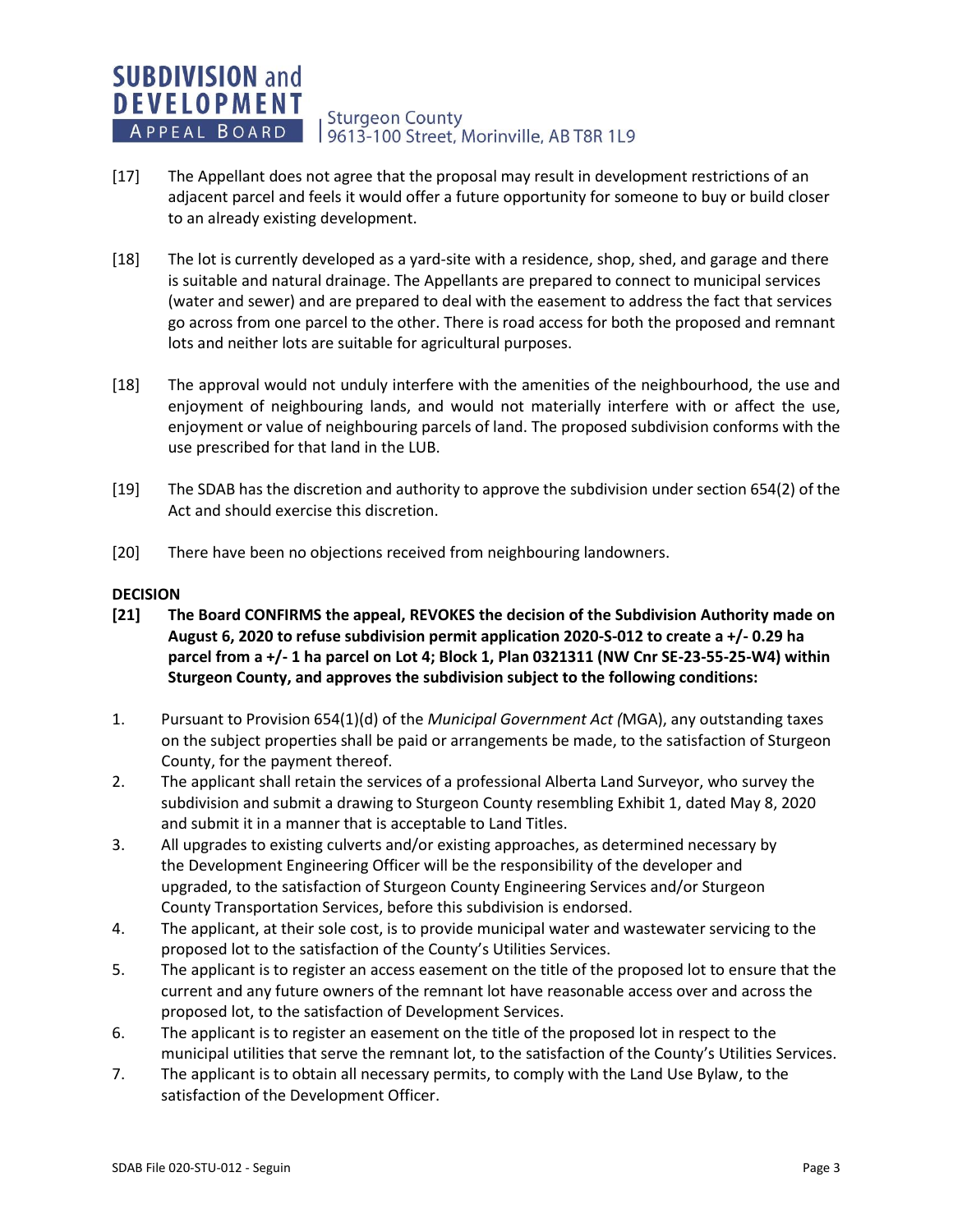#### **SUBDIVISION and DEVELOPMENT Sturgeon County** APPEAL BOARD 9613-100 Street, Morinville, AB T8R 1L9

- 8. Pursuant to section 666 of the *Municipal Government Act*, money in lieu of municipal reserve shall be provided to Sturgeon County respecting 10% of the area of the proposed lot. A payment will be made in place of reserves equal to \$208,607.43 per hectare. The money-in-lieu calculation will be based on the actual amount of land (in hectares) shown on a plan of survey.
- 9. Pursuant to section 669 of the *Municipal Government Act*, municipal reserves owing on the remnant lot shall be deferred by caveat (note: this caveat to be prepared by Sturgeon County).

# **REASONS FOR THE DECISION**

- [22] The Board finds that although a similar application was approved by the Subdivision and Development Appeal Board with conditions in 2019, as this is a new application, the Board shall consider it a hearing *de novo* and make a decision based solely on the evidence before the Board in this hearing.
- [23] The Board finds that the proposed subdivision does not conform with Policy 2.2.2 of the County's Municipal Development Plan as it may result in development restrictions on an adjacent parcel and is in contravention of Policy 2.3.18 of the MDP that outlines the maximum lot density for an acreage lot. Further, the proposed subdivision does not meet the criteria to create a second AG – Residential parcel from the same 32 ha parcel as outlined in section 11.1.3(b) of the County's Land Use Bylaw.
- [24] The Board finds that, in accordance with section 680(2)(d) of the *Municipal Government Act,* the Board may make a decision even though the proposed subdivision does not comply with the Land Use Bylaw (LUB) or the Municipal Development Plan (MDP), as the Board must have regard to but is not bound by the subdivision and development regulations.
- [25] Section 687(3)(d) of the *Municipal Government Act* states that a subdivision authority may approve an application for subdivision approval even though the proposed subdivision does not comply with the Land Use Bylaw if, in its opinion, the proposed subdivision would not unduly interfere with the amenities of the neighbourhood or materially interfere with or affect the use, enjoyment or value of neighbouring parcels of land. Based on the evidence presented, the Board determined that the proposed subdivision would not interfere with amenities of the neighbourhood, or the use, enjoyment or value of neighbouring parcels.
- [26] The Board considered the lack of objection from neighbouring landowners as further evidence that the proposed development would not interfere with the use, enjoyment or value of neighbouring parcels.
- [27] For all of these reasons the Board has decided to grant the appeal, revoke the decision of the Subdivision Authority, and approve the subdivision application with the conditions noted above.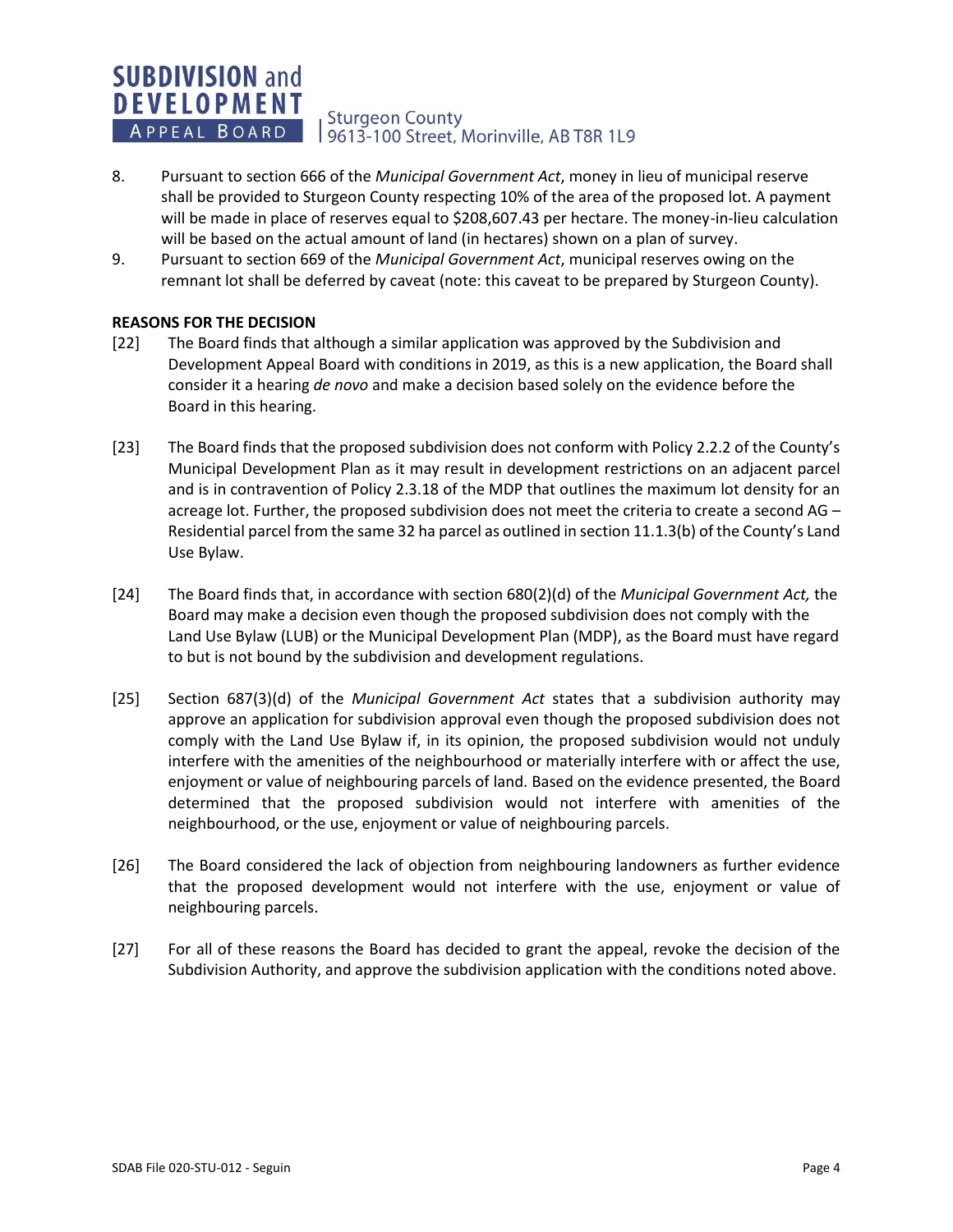# **SUBDIVISION and DEVELOPMENT** Sturgeon County<br>| 9613-100 Street, Morinville, AB T8R 1L9 APPEAL BOARD

Dated at the Town of Morinville, in the Province of Alberta, this 14<sup>th</sup> day of September, 2020

SUBDIVISION AND DEVELOPMENT APPEAL BOARD Sturgeon County

 $\overline{\phantom{a}}$  , and the set of the set of the set of the set of the set of the set of the set of the set of the set of the set of the set of the set of the set of the set of the set of the set of the set of the set of the s

Bush

Julius Buski, Chair

*Pursuant to Section 688(1)(a) of the Municipal Government Act (MGA), an appeal of a decision of the Subdivision and Development Appeal Board lies with the Alberta Court of Appeal on a matter of law or jurisdiction. In accordance with Section 688(2)(a), if a decision is being considered, an application for permission to appeal must be filed and served within 30 days after the issuance of the decision and, notice of the application for permission must be provided to the Subdivision and Development Appeal Board and in accordance with Section 688(2)(b), any other persons that the judge directs.*